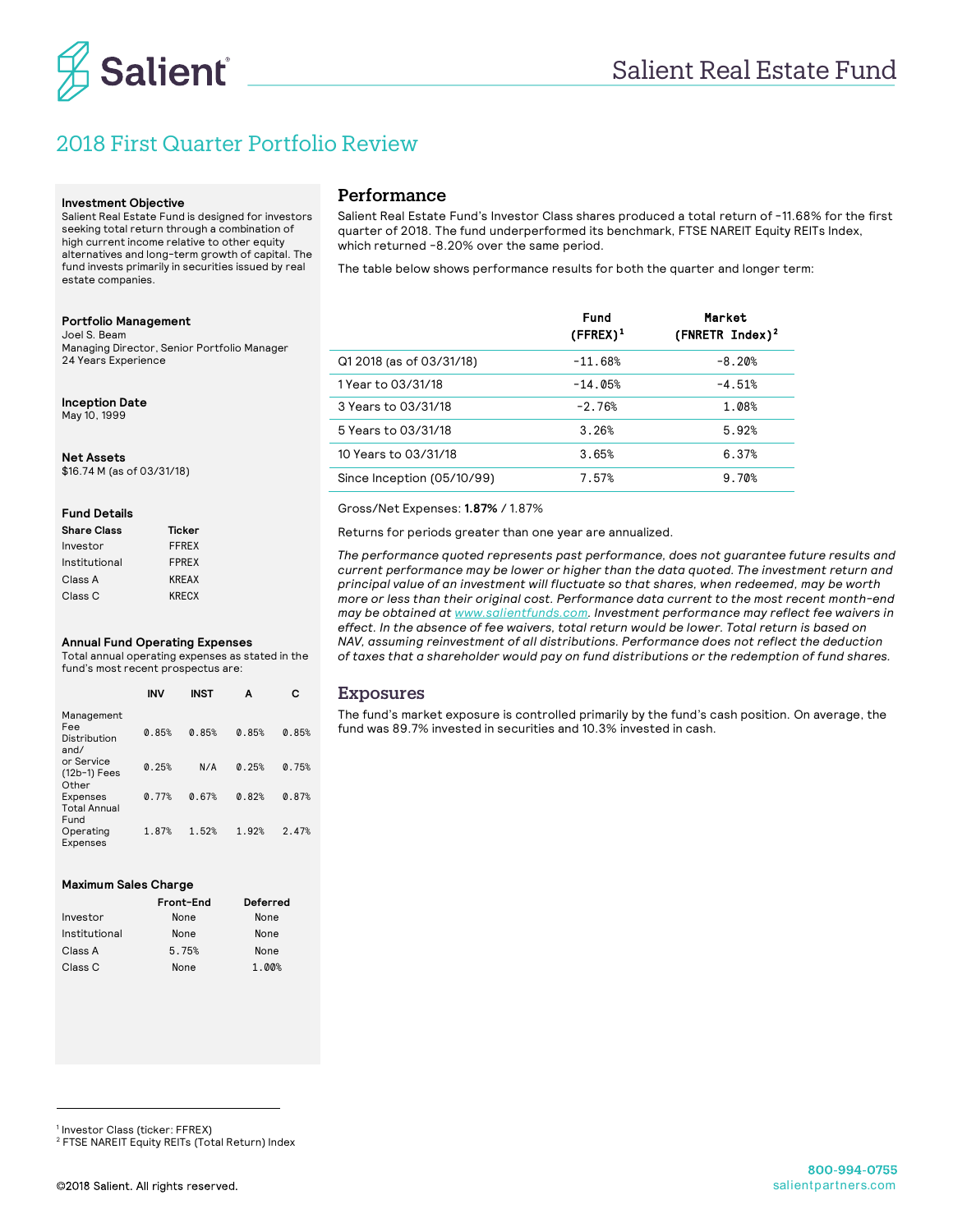



# Contribution

The table below shows the fund's top contributors and detractors for the quarter:

### Top Contributors & Detractors by Holding (as of 03/31/18)

| <b>Top Contributors</b>        |       | <b>Top Detractors</b>         |          |
|--------------------------------|-------|-------------------------------|----------|
| Genesis Healthcare (GEN)       | 0.25% | Colony NorthStar (CLNS)       | $-2.23%$ |
| Howard Hughes Corp (HHC)       | 0.08% | Brookdale Senior Living (BKD) | $-0.60%$ |
| Vanguard Real Estate ETF (VNQ) | 0.03% | Government Properties (GOV)   | $-0.55%$ |
| Resource Capital Corp (RSO)    | 0.02% | Mack-Cali Realty Corp (CLI)   | $-0.46%$ |
| Essex Property Trust (ESS)     | 0.01% | Kite Realty Corp (KRG)        | $-0.42%$ |

*Past performance does not guarantee future results.* 

*These holdings may not reflect the current or future positions in the portfolio.*

As the table shows, most of the fund's underperformance can be attributed to a few holdings that had weak price performance during the quarter. For instance, Colony NorthStar (CLNS) was down -50% during the first quarter due to disappointing performance results and a dividend cut.

### Attribution

From a property sector standpoint, some of the top-contributing sectors for the first quarter were real estate development (notably Howard Hughes Corp), the fund's broad real estate ETF position, and timber, which contributed 8 basis points (bps), 3 bps and 1 bps, respectively. Notable laggards included the diversified sector (i.e., Colony NorthStar), which detracted -330 bps from the fund's return, as well as the shopping centers and regional malls sectors, which detracted -221 bps and -89 bps, respectively.

The table below shows the fund's top contributors and detractors by underlying property sector versus the FTSE NAREIT Equity REITs Index.

### Top Contributors & Detractors by Sector (as of 03/31/18)

|                                                        | <b>Top Contributors</b> |       | <b>Top Detractors</b> |          |
|--------------------------------------------------------|-------------------------|-------|-----------------------|----------|
|                                                        | Real Estate Development | 0.08% | Diversified           | $-3.30%$ |
| Salient                                                | Real Estate ETF         | 0.03% | Shopping Centers      | $-2.11%$ |
| <b>Real Estate</b>                                     | Timber                  | 0.01% | Office                | $-1.52%$ |
| Fund                                                   | N/A                     | -     | Regional Malls        | $-0.89%$ |
|                                                        | N/A                     | -     | Apartments            | $-0.60%$ |
| <b>FTSE</b><br>NAREIT<br>Equity<br>REITs (TR)<br>Index | N/A                     | ۰     | Health Care           | $-1.26%$ |
|                                                        | N/A                     | -     | Diversified           | $-1.12%$ |
|                                                        | N/A                     | -     | Regional Malls        | $-1.04%$ |
|                                                        | N/A                     | -     | Shopping Centers      | $-0.98%$ |
|                                                        | N/A                     | ۰     | Office                | $-0.84%$ |

*Past performance does not guarantee future results.*

*These holdings may not reflect the current or future positions in the portfolio.*

Despite the short-term vicissitudes of the market, our strategy remains steady with respect to both our long holdings and our cash positioning. We aim to own companies that will deliver attractive and consistent returns over long periods of time. We also aim to mitigate risk with a thoughtful cash management strategy.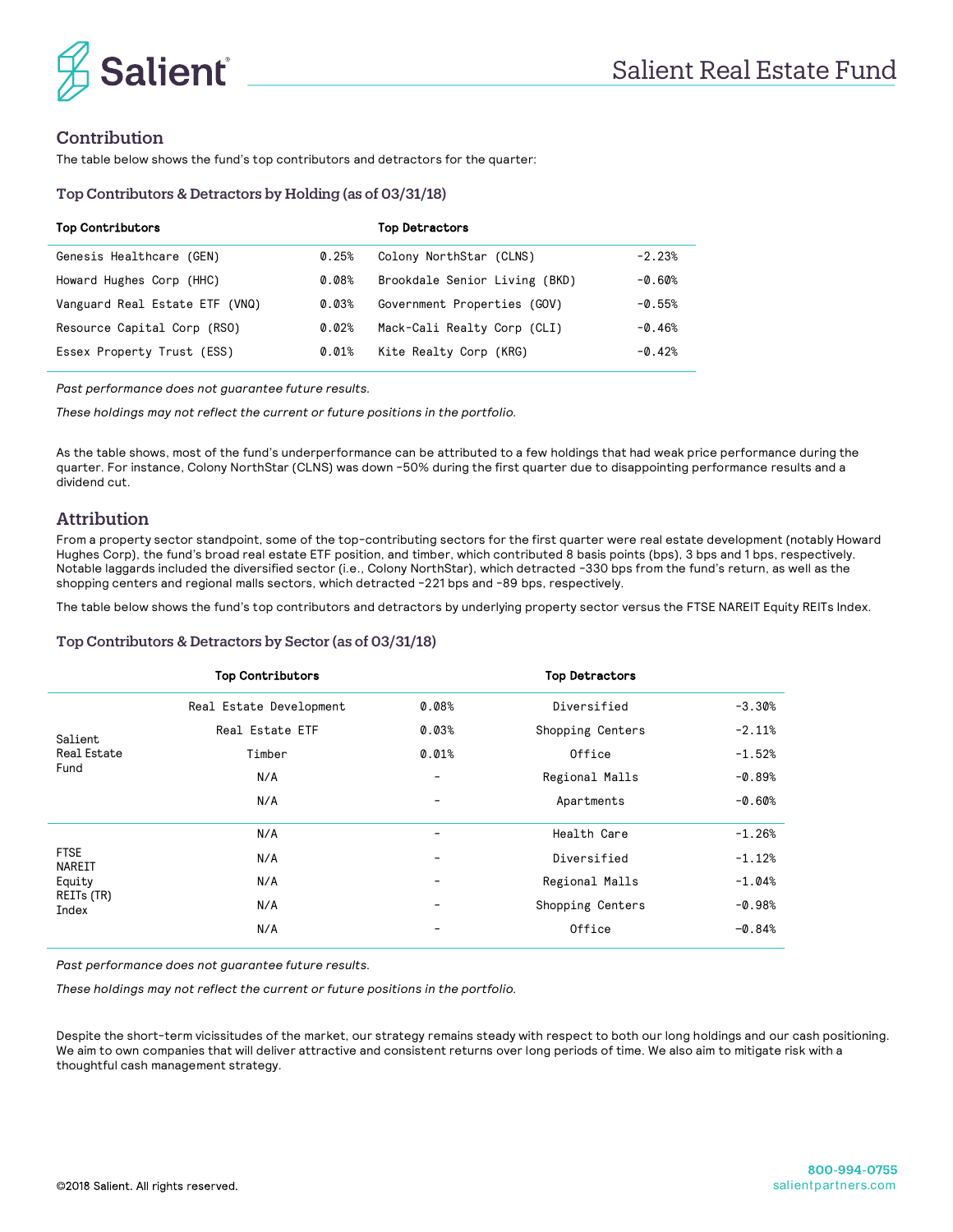

# Dividend Income

We believe the fund's dividend yield compares favorably to the yield of alternative products. But, now more than ever, it is important to think of the fund's income *in the context* of total return. We remain steadfast in our willingness to accept less yield if doing so better serves the goal of preserving capital. Like we have said with respect to our efforts on Salient Select Income Fund, we don't want to stretch for a nickel of extra income if it puts a single dollar of NAV at risk.

# Investment Outlook

For nearly the last two years—since we transitioned the management of this fund to its current form—we have worked to harmonize our philosophy, outlook and methods across every dollar of capital we oversee. The fund experienced positive returns through the early part of 2017 but since then the fund has given back some of those returns. Nevertheless, we remain confident in our portfolio and in the operating strength underlying the broad market.

Domestic REIT fundamentals remain healthy for most property types and across most geographic areas. Robust occupancy trends and positive re-leasing spreads, combined with sound coverage and leverage levels and accommodative markets for capital and M&A activity, lead us to believe that barring any truly exogenous shock in the global interest rate or trade environments, REITs will continue to offer attractive yields and risk-adjusted total returns.

We welcome any questions or comments. As always, thank you for your confidence and trust.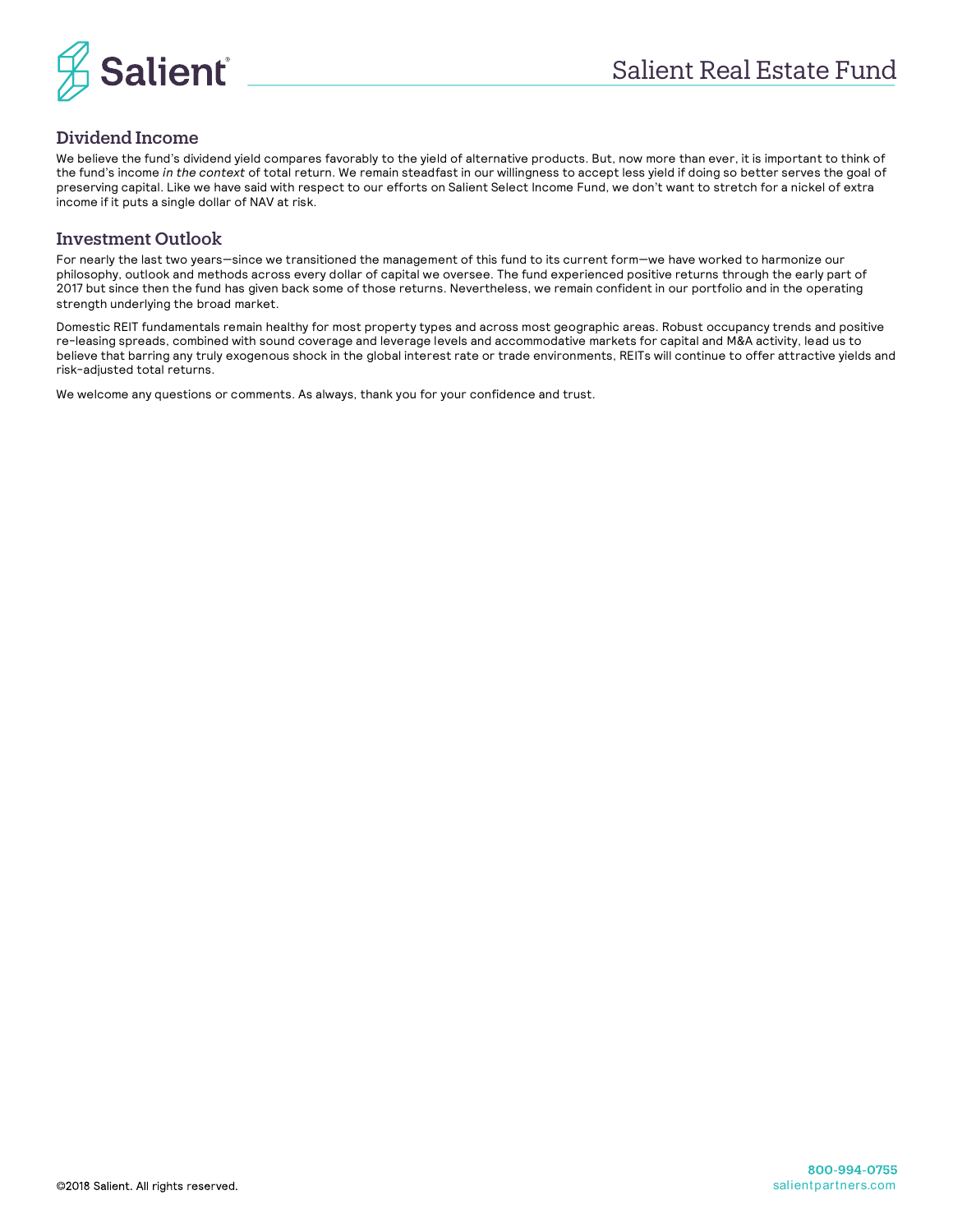

# Performance (%) as of 03/31/18

|                                   | Q1       | <b>YTD</b> | 1 YR     | 3 YR    | <b>5 YR</b> | <b>10 YR</b> | Since<br>Inception |
|-----------------------------------|----------|------------|----------|---------|-------------|--------------|--------------------|
| Investor                          | $-11.68$ | $-11.68$   | $-14.05$ | $-2.76$ | 3.26        | 3.65         | 7.57               |
| Institutional                     | $-11.56$ | $-11.56$   | $-13.68$ | $-2.38$ | 3.66        |              | 3.18               |
| Class A @NAV*                     | $-11.64$ | $-11.64$   | $-14.07$ | $-2.79$ | 3.22        |              | 11.73              |
| Class A @MOP**                    | $-16.75$ | $-16.75$   | $-19.04$ | $-4.69$ | 2.01        |              | 10.97              |
| Class C @NAV <sup>†</sup>         | $-11.88$ | $-11.88$   | $-14.59$ | $-3.34$ | 2.65        |              | 11.02              |
| Class C @MOP <sup>‡</sup>         | $-12.76$ | $-12.76$   | $-15.39$ | $-3.34$ | 2.65        |              | 11.02              |
| FTSE NAREIT Equity REITS<br>Index | $-8.20$  | $-8.20$    | $-4.51$  | 1.08    | 5.92        | 6.37         |                    |
| S&P 500 Index                     | $-0.76$  | $-0.76$    | 13.99    | 10.78   | 13.31       | 9.49         |                    |

Returns for periods greater than one year are annualized.

\* \* Excludes sales charge.

\*\* Reflects effects of the fund's maximum sales charge of **5.75%.**

† Excludes the effects of the 1% contingent deferred sales charge.

‡ Includes the effects of the 1% contingent deferred sales charge.

*The performance quoted represents past performance, does not guarantee future results and current performance may be lower or higher than the data quoted. The investment return and principal value of an investment will fluctuate so that shares, when redeemed, may be worth more or less than their original cost. Performance data current to the most recent month-end may be obtained at www.salientfunds.com. Investment performance may reflect fee waivers in effect. In the absence of fee waivers, total return would be lower. Total return is based on NAV, assuming reinvestment of all distributions. Performance does not reflect the deduction of taxes that a shareholder would pay on fund distributions or the redemption of fund shares.*

### Expense Ratio

| <b>Share Class</b> | Inception<br>Date | Gross | <b>Net</b> |  |
|--------------------|-------------------|-------|------------|--|
| Investor           | 05/10/99          | 1.87  | 1.87       |  |
| Institutional      | 05/01/08          | 1.52  | 1.52       |  |
| Class A            | 06/12/09          | 1.92  | 1.92       |  |
| Class C            | 06/12/09          | 2.47  | 2.47       |  |
|                    |                   |       |            |  |